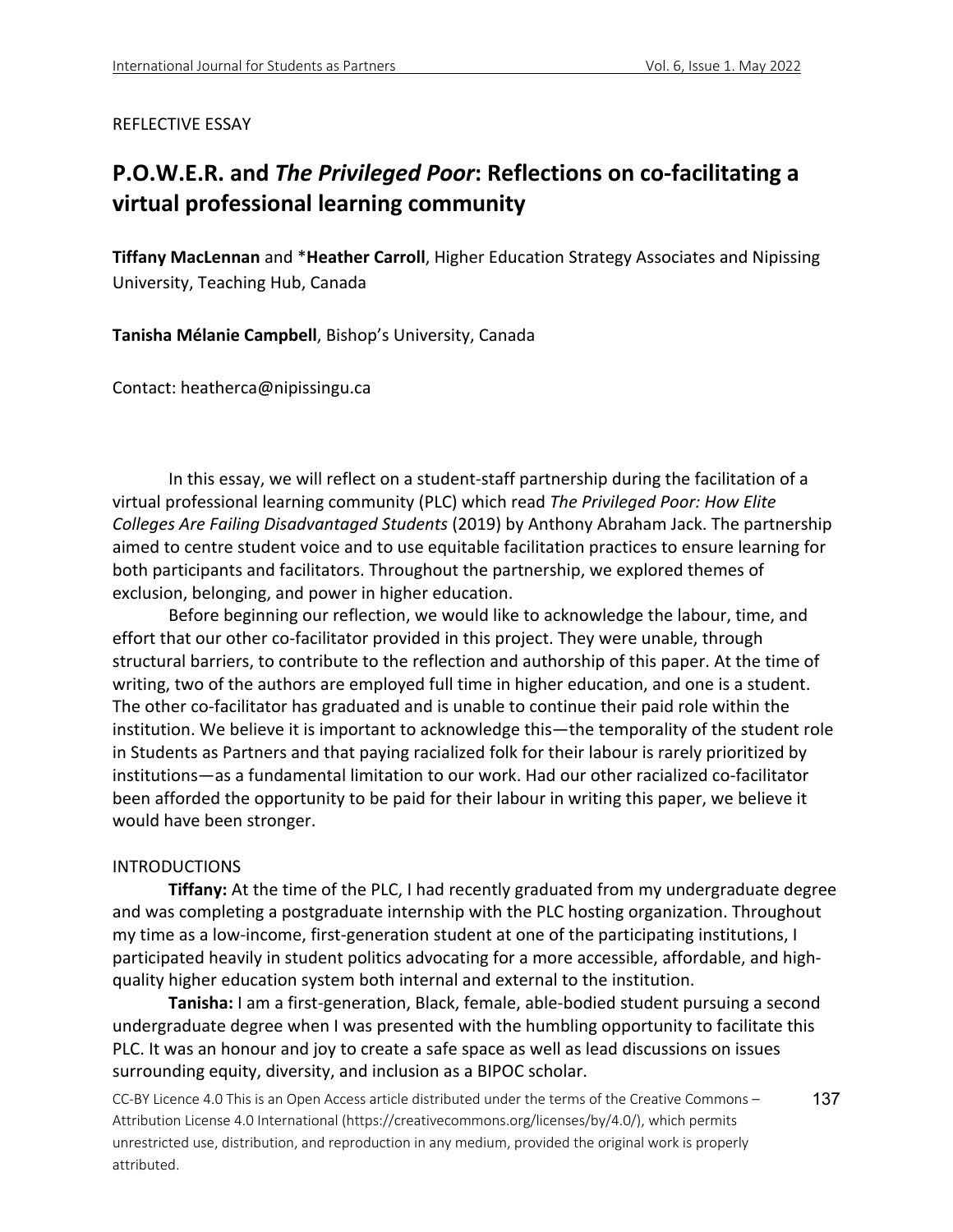**Heather:** In this partnership, I was a staff member working in teaching and learning. I am a young, able-bodied white woman. I did not attend the hosting institution as a student, and I was not a first-generation student. I have a passion for educational equity and student success in higher education.

### *THE PRIVILEGED POOR* AND FIRST-GENERATION STUDENT STATUS

The idea behind this PLC was collaborative. In the summer of 2020, Tiffany and Tanisha presented a workshop for faculty and staff on facilitating student success for first-generation students, drawing on their experiences as first-generation students at their respective institutions. A few months later, Heather and Tiffany were discussing the ramifications on firstgeneration students throughout the pandemic, and how the "hidden curriculum" of higher education would be even more hidden for first-year, first-generation students than ever before. Having both read *The Privileged Poor* (2019), Heather and Tiffany believed this text could influence positive change for first-generation students through co-facilitation of a book club PLC for faculty, staff, and students. We sent an email to the other student partners at our teaching and learning centre, and Tanisha, along with one other student, enthusiastically said they wanted to be involved.

As a team, we decided that we would be open to faculty, staff, and student participation in the PLC. We divided into five groups, each having 10–20 participants, which each met five times, totaling 25 total sessions for this PLC. At each meeting, student facilitators led discussions on one segment of the book while Heather was present to oversee the technical logistics. Facilitators all visited each other's sessions to learn from one another and provide feedback to one another. Each meeting happened over Zoom and took place for 1 hour. For each meeting, the facilitation team met in advance to share their experiences and structure their upcoming sessions. The facilitators all agreed to set norms for the virtual space and to use Singleton and Linton's (2014) *Courageous Conversations About Race* guidelines as a base for their group's norms: stay engaged, expect to experience discomfort, speak your truth, and expect and accept a lack of closure.

There were many *aha* moments across the twenty-five meetings of the PLC, ranging from themes in the book to participants showing up and wanting to do better and the exploration and exposure of unintentional exclusionary practices. The expertise of the student facilitators, combined with the implementation of norms, provided an opportunity for the student facilitators to guide participants to draw parallels between the examples of exclusion present in the text and those experienced by the student body at their home institutions. For example, student facilitators exposed the obfuscating nature of the term "office hours" as a structural barrier to first-generation inclusion in higher education. As stated in our anchor text:

Professors and administrators alike need to ensure that all students know what office hours are. By outlining the basics of office hours instead of leaving them largely undefined, we might be able to help more students get the support they need and develop social relationships that will help them in the future. (Jack, 2019, p. 129)

Not only were such insights garnered from reading the text and the facilitation, but also from our experiences of reflecting and writing together.

MacLennan, T., Carroll, H., & Campbell, T. (2022). P.O.W.E.R. and The Privileged Poor: Reflection on cofacilitating a virtual professional learning community. *International Journal for Students as Partners, 6*(1). https://doi.org/10.15173/ijasp.v6i1.4890

138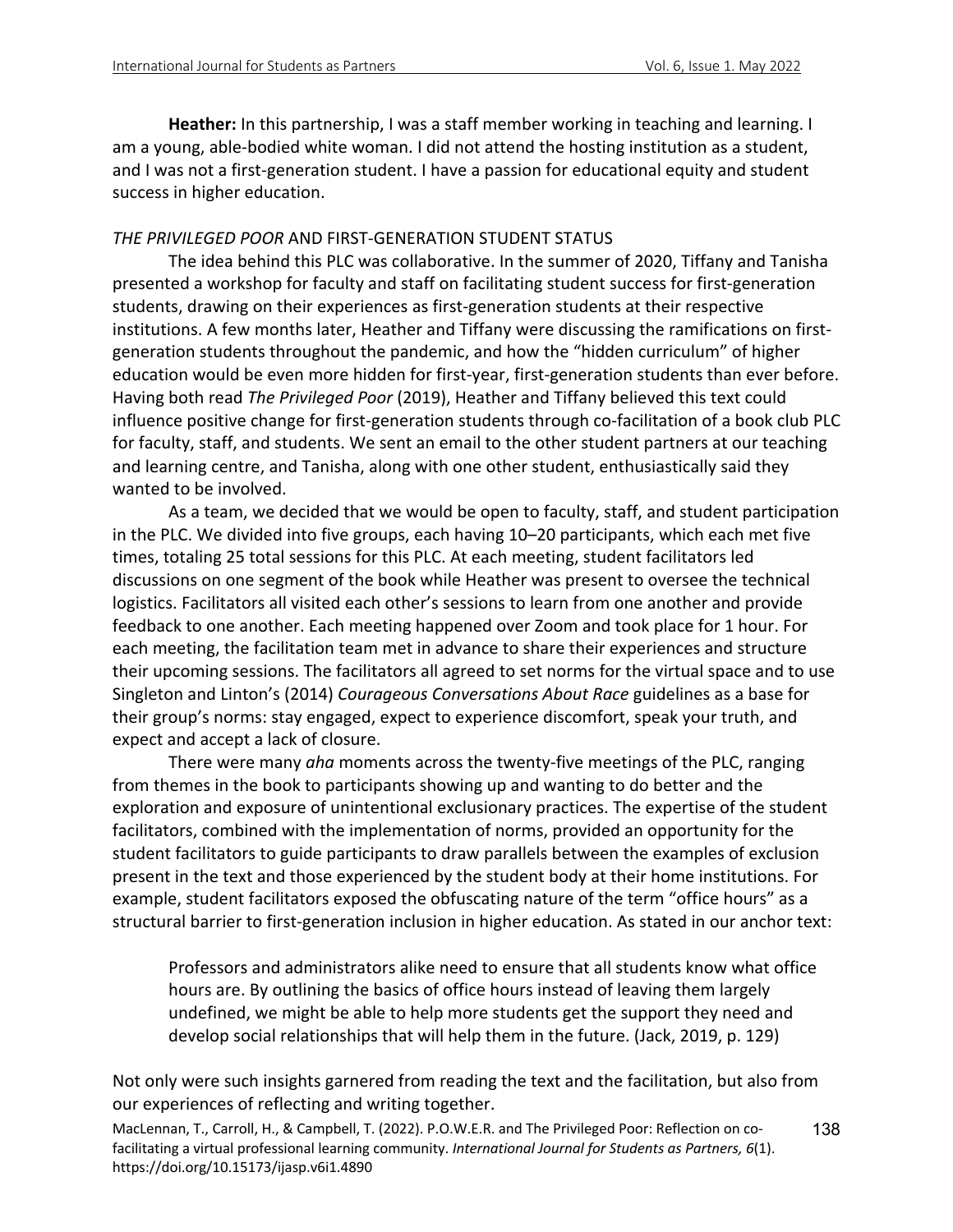### THE P.O.W.E.R. FRAMEWORK: REFLECTIONS

In order to aid our sensemaking of this partnership, we turn to the P.O.W.E.R. framework (Verwoord & Smith, 2020) to guide our reflection. With the use of questions on the topics of positionality, openness, willingness, ethnocentrism, and reflexivity, we endeavour to reflect deeply on how these themes played out in our partnership, but also share our experiences with higher education practitioners who endeavour to facilitate a similar PLC.

### **How has** *positionality* **played a role in this partnership experience?**

**Tiffany:** Positionality played an interesting role for me within our partnership experience. I fell somewhere between Heather and Tanisha. I recently graduated from university but was working through an internship program and still identified primarily as a student as I hadn't known many other worlds. Initially, I wasn't sure how my quasiemployee/student position would affect the partnership and was worried about treading between participating in a student partnership as an employee and as a student. At one end of the spectrum, I was worried about potentially being overbearing compared to Tanisha. On the other end, I was concerned about not speaking up enough to ensure the partnership worked for me as well. This worry, however, was removed almost entirely during the first meeting as I felt we quickly came to a respectful dynamic right away.

**Tanisha:** The contextual and temporary role of leading a discussion on a topic that drew from my tacit knowledge was intrinsically motivating. As a facilitator, I approached the notion of power as a fluctuating element since the exchange of ideas and information was my main focus. The notion of sharing the power manifested as we wanted to share the space and make it so that everyone felt free to speak and to not dominate the conversation.

**Heather:** I was keenly aware of my positionality and social location when we entered into this partnership. When reading *The Privileged Poor*, I reflected on how my lived experiences as a student were in stark contrast to those presented in the book. I was not a firstgeneration student, and I am white. Therefore, in the partnership, I tried my best to listen first and use my facilitation experience to minimize potential harm to my co-facilitators. I also tried to emphasize to everyone involved that I was not an expert and that their voices were crucial in connecting the concepts and examples in the book to their local campus context. That responsibility takes an immense amount of vulnerability and emotional labour. So I struggle to know if my attempts to minimize my position within the institutional hierarchy helped the students feel more empowered or actually just increased the amount of work and burden placed on their shoulders.

#### **How has** *openness* **manifested in this partnership experience?**

**Tiffany:** As the organizer of the PLC, Heather exhibited an openness that helped foster an openness for the entirety of the partnership. During our preparation meetings, facilitated by Heather, she made me feel confident about the partnership and co-facilitation. At the same time, she gave genuine feedback that was helpful in the partnership and helped me, as a cofacilitator, avoid basic mistakes that I likely would have learned the hard way.

MacLennan, T., Carroll, H., & Campbell, T. (2022). P.O.W.E.R. and The Privileged Poor: Reflection on cofacilitating a virtual professional learning community. *International Journal for Students as Partners, 6*(1). https://doi.org/10.15173/ijasp.v6i1.4890 **Tanisha:** The focus on openness seemed to occur behind the scenes amongst the facilitators during our bi-weekly meetings. The mindset of wanting to collaborate, share, and grow collectively seemed to be a mutual understanding without it being mentioned.

139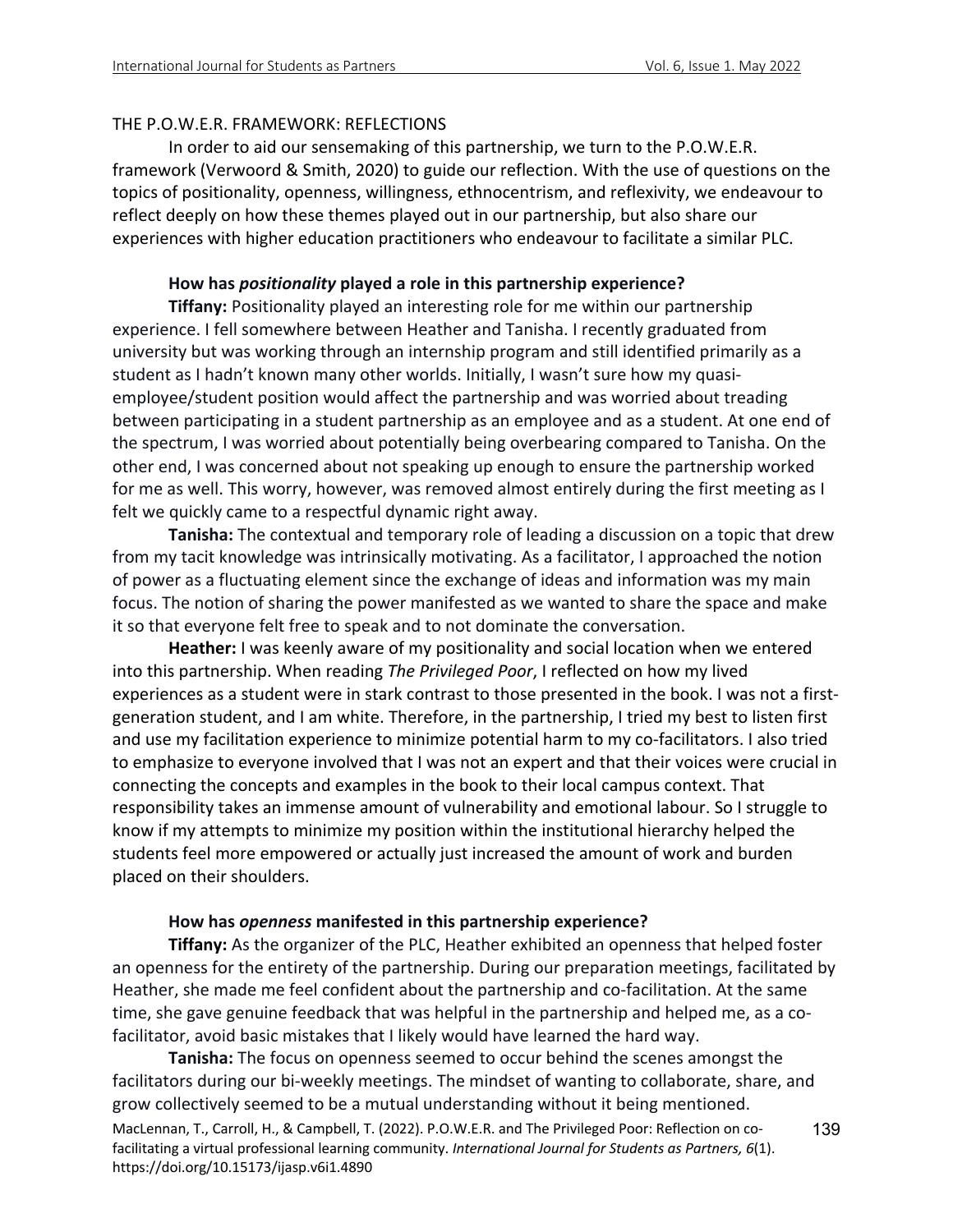Punctuality, open communication, and appreciation for critical feedback were but a few of the ways in which openness manifested. We also received feedback reports from participants and this bolstered our growth process. Our pre-existing levels of professionalism and past opportunities of working with one another seemed to allow for openness to enhance our group dynamic.

**Heather:** Openness and trust, in my opinion, were what made our partnership so special. At the point where we began the PLC, we had all worked closely together for around 6 months, all during the pandemic. We were comfortable with communicating and conducting work virtually. For me, our previous relationship and candour allowed me to approach this process with openness.

# **How has** *willingness* **to invest time in the process been a consideration in this partnership?**

**Tiffany:** As both a student or as a young professional, time is a valuable resource. The time commitments from our partnership were simple:

- Read the chapters in your own time.
- Do a 1-hour prep/debrief meeting.
- Do the 1-hour PLC sitting.

While the time commitments were simple, our group needed to establish trust to ensure that we did not waste each other's time. Luckily, for each meeting, we were prepared. Even in a preparation meeting when someone had not yet been able to read the chapter due to school or work, they had skimmed enough to be able to participate actively in creating a plan and conversation guide for the next session. Overall, one of the things that made this partnership most successful was the commitment to the time requirements and respect for the time of others.

**Tanisha:** Taking the time to share the power and acknowledge differences or echoes in opinions created a very cohesive and, at times, entertaining session as we often discussed serious topics. As the sessions progressed, the ease and comfort in addressing certain participants influenced the quality of the discussions as well as the group's motivation and involvement. At times, I would be approached by certain group participants to further discuss relevant concepts outside of our scheduled sessions. This was reassuring and indicated to me that there was a mutual willingness to build networks and to grow.

**Heather:** My personal willingness to invest time was the greatest source of tension for me. As the staff partner, professional learning fell under my formal, full-time, role. For the student partners, this was an element of a part-time role that had to be juggled alongside coursework. By definition, I always had the time to invest in the partnership. In addition, while we were all working as a team, there was a huge disparity in pay between my role and the student hourly wage. This also contributed to my discomfort, as we were participating in the entrenchment of inequality. I will always be reminded of this whenever we try to flatten hierarchies—some things aren't within our will to flatten and will be controlled by institutions who devalue students, their credentials, and their knowledge garnered through lived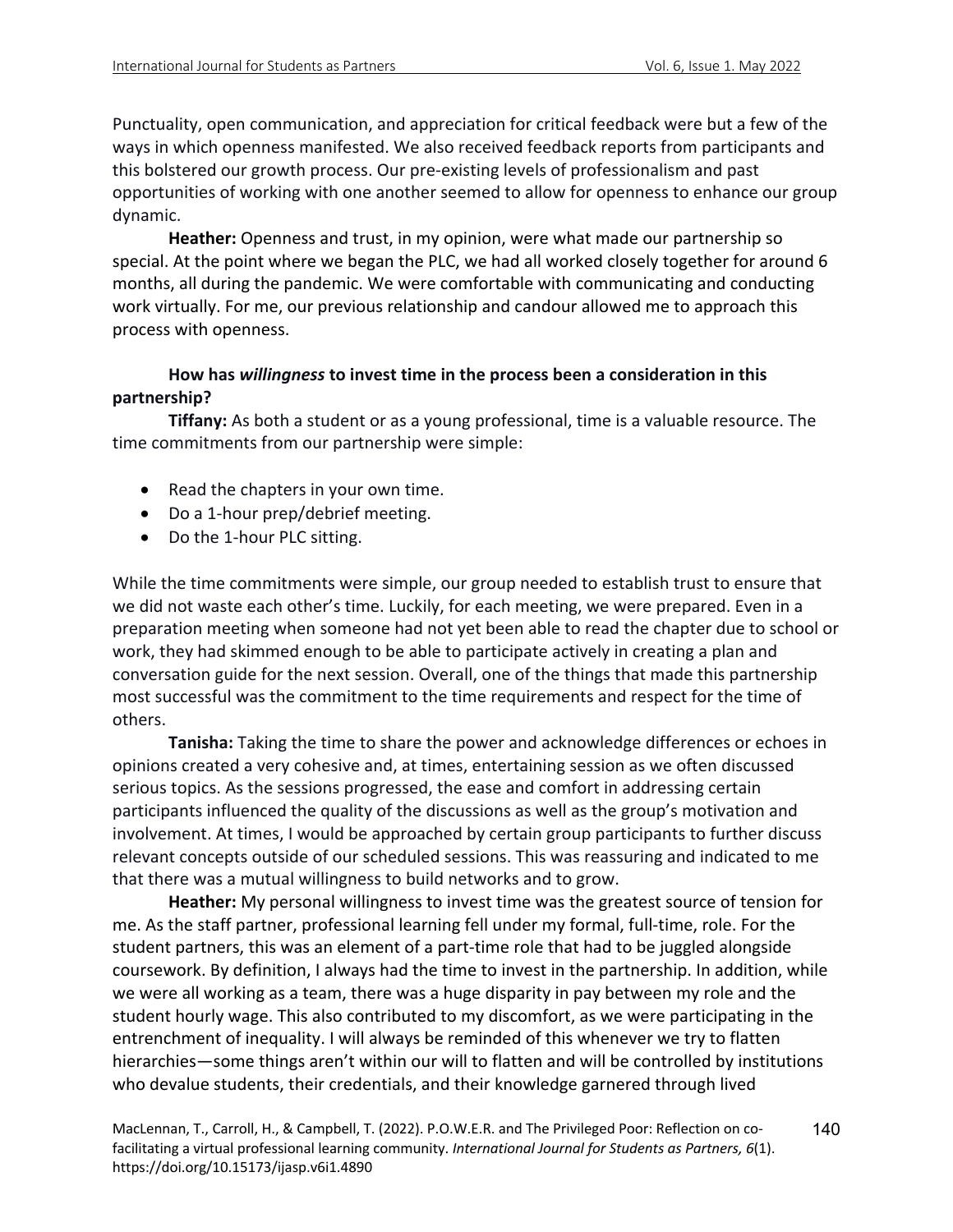experience. This was extremely salient as we discussed the barriers that low-income and/or first-gen students face.

### **Do you have any thoughts on** *ethnocentrism***?**

**Tiffany:** When discussing a book like *The Privileged Poor*, relying heavily on your own lived experiences is easy. In many cases, it is good to contextualize the points from the book in our own institutions and the lives of real students. On the converse, as a co-facilitator, it is sometimes hard to take a more neutral stance, especially regarding things that profoundly impact your university experience. During our prep meetings it was easy to see what things or stories we related to, both good and bad. These conversations helped to provide additional context between facilitators that deepened our understanding and helped us to figure out what to lean in on and what to back away from before we moved into a more public discussion in the PLC. For my and Heather's co-facilitation, I believe our experiences and knowledge played well off of each other. I was able to discuss my experiences as a low-income first-generation student on one of the campuses participating in the PLC. I wasn't able to discuss best practices for teaching and learning with an equity focus or contextualize from a university outside of my own. Luckily, Heather was able to pick up on areas I lacked seamlessly. However, as two white women facilitating a primarily white group on a book focused on low-income Black students, we were limited in discussing all of the book topics in the personal way the way we were able to with other topics, such as class.

**Tanisha:** Pertaining to the topics brought up during the sessions, ethnocentrism was an already understood theme within the group and would often come up during our discussions. By being able to openly discuss the issues in higher education, we would often elaborate on the scale of said issues and reflect on our roles in each of these scenarios. Making personal connections and feeling comfortable enough to share our stories and identities helped to dissipate a few assumptions and misunderstandings around our professional positions (i.e., students, professors, faculty) as well as helped us be more cognizant and attentive to certain details in the spectrum of our experiences.

**Heather:** Our work on identity and our vulnerability with sharing our identity markers and lived experiences not only amongst ourselves but also with the PLC participants allowed us to challenge ethnocentrism when it arose. Tiffany and Tanisha, when visiting each other's virtual spaces, acknowledged that there were multiple ways of looking at the same issue and debriefed how their groups read and approached the same chapters yet focused on different takeaways.

### **How has** *reflexivity* **been an important practice in this partnership?**

MacLennan, T., Carroll, H., & Campbell, T. (2022). P.O.W.E.R. and The Privileged Poor: Reflection on cofacilitating a virtual professional learning community. *International Journal for Students as Partners, 6*(1). https://doi.org/10.15173/ijasp.v6i1.4890 141 **Tiffany:** *The Privileged Poor* can be an incredibly personal book. The first time I sat down to read it, I stopped after the first chapter out of frustration with (a) my own negative experiences as a student but (b) the recognition and empathy of the challenges other students faced. My experiences as a first-generation student played a big role in my ability to be a partner. I knew that I would not be able to be a neutral facilitator as my experiences formed both my interest and my knowledge on the subject matter. Still, I also knew that to be a good partner, there may be times where I had to accept that my experience was not universal and that other discussion points needed to be prioritized. This was not always easy—though it was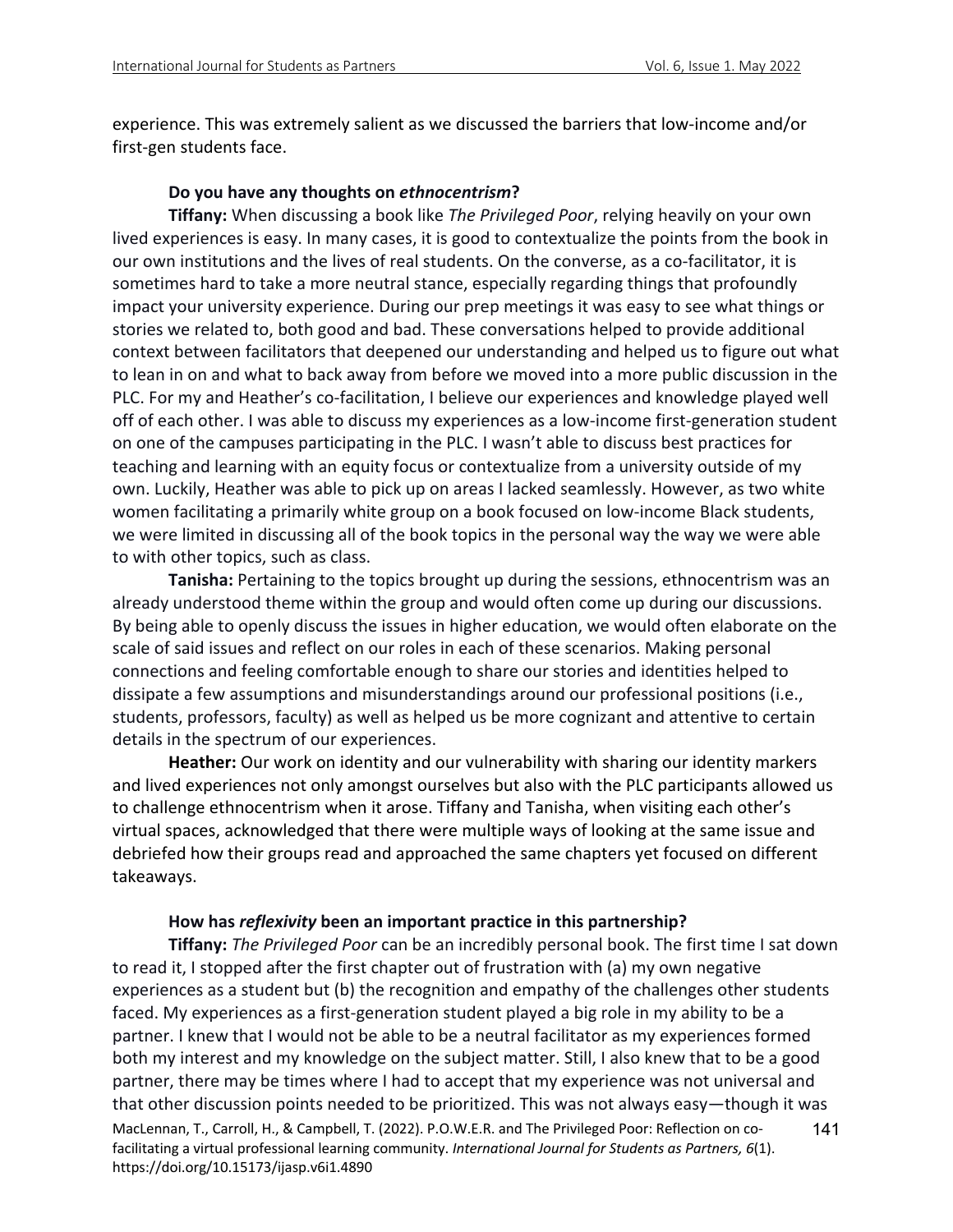142

often easier to navigate within our partnership than in the larger PLC. Our partnership became incredibly valuable when navigating complex, interesting, and sometimes purely frustrating conversations within the PLC sitting. When I reached the limits of my objectivity, Heather was able to pull the conversation back to constructive dialogue. Without our partnership, the discussions within the PLC likely would have been much less of a learning opportunity for all participants.

**Tanisha:** Taking these new revelations and taking a critical look at how everything connects made for interesting PLC sessions. Toward the end of the session, I noticed certain participants becoming a lot more agitated and wanting to take action. This solutions-focused drive sparked many ideas on how we could make the theoretical into applied plans of action. Though the sessions were primarily focused on the occurrences in the book, the discussion would often course over to how these issues manifest on a personal level and then to how we could address those real issues on our own campuses. The reflexivity of the group seemed to only be limited by the time allotted to our meetings.

**Heather:** My role as a "fly on the wall" when I was co-facilitating with Tiffany and Tanisha allowed me to position myself as a learner. Our debriefing and planning sessions (which we held between every sitting of the PLC) were crucial in being reflective and reflexive and in allowing us to learn from the experience as well as from one another.

### LESSONS LEARNED

Together, through practice and reflection, we understand that partnership, and most importantly, centering student voice, is an avenue to expose unintentional exclusionary practices in higher education. By exploring and exposing these unintentional practices, we hope that PLC participants and readers of this essay will be motivated to move forward in their professional practice in a more equitable and inclusive manner. Drawing from Crant's (2020) study on first-generation Canadian students, we argue that partnerships like this are crucial to raise consciousness, as "institutions need to be aware of the implications of implied messages . . . especially to students like first-generation students who may be sensitive to these (perhaps unintentional) implied messages that project very real consequences" (p .137).

Our partnership and reflections highlight a variety of similarities and differences in our lived experience as students in higher education, which led to divergent experiences facilitating and partnering in the PLC. Some of the biggest differences related to our lived experiences and perceived level of power in the PLC. For us, often these differences worked as complements as we learned and led at different points throughout PLC. Our awareness of our positionality allowed us to navigate complex topics and build a strong partnership centred on openness and trust, which ultimately led to a successful partnership and PLC. Further, our familiarity with one another led to this being a successful partnership, as we had known each other for several months before undertaking this project.